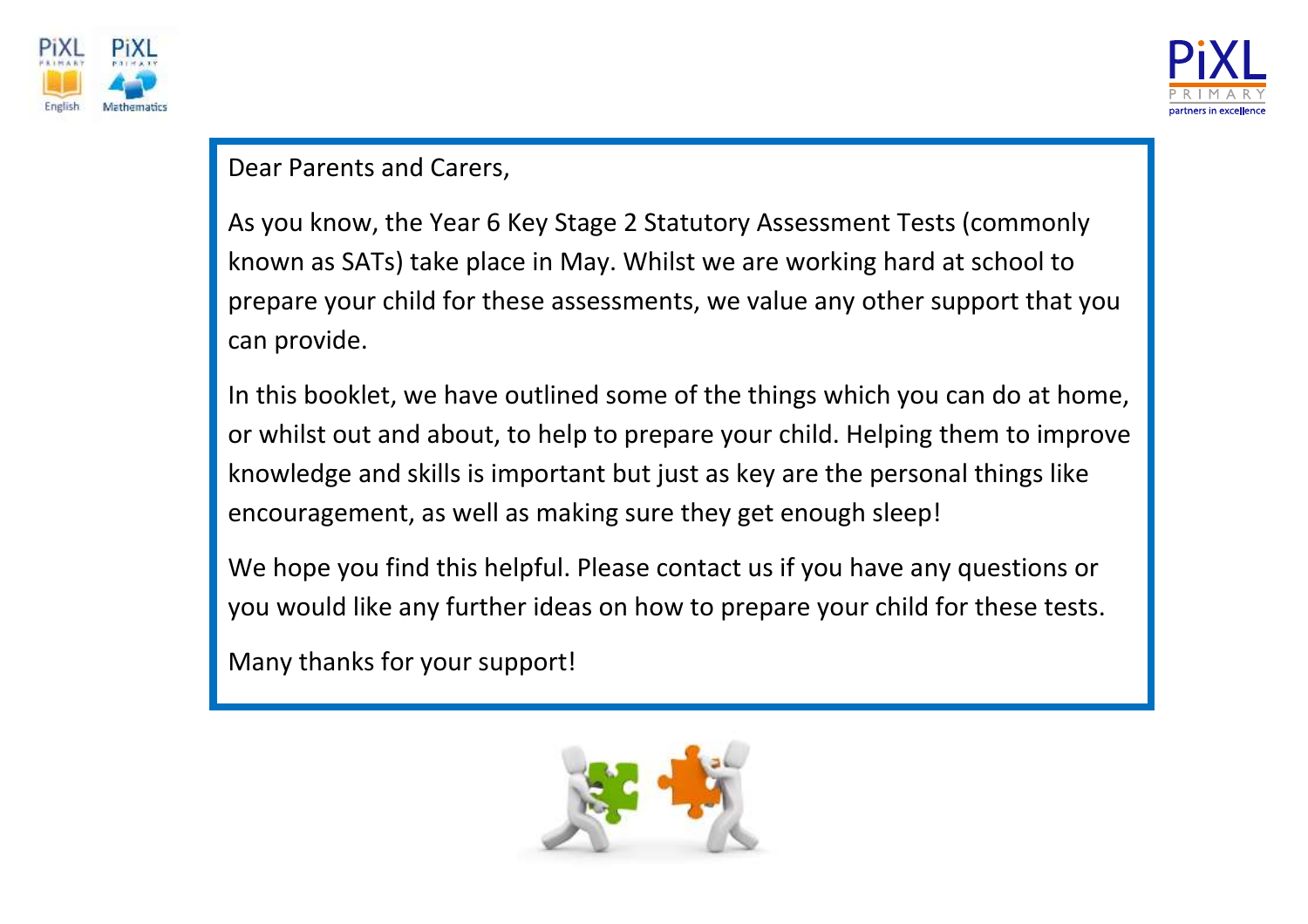

### English | Maths

**speed** by reading an extract from a suitably<br>hallenging text. Time them. Repeat. Can the Try to help your child to improve their **reading**  challenging text. Time them. Repeat. Can they beat their time? Ask a couple of questions about the extract to check their understanding.



Use the receipt from your **shopping** to ask questions e.g. what is the total of the fruit and vegetables? What change would I get from £50? While unpacking the shopping, guess the weight of items then weigh them. What is the difference in weights?

**Hunt for** … give your child timed challenges when reading. For example, how many adverbs/adjectives can you find in 2 minutes?

Play games to develop their **vocabulary and spelling**. Try games like: Scrabble, Boggle, Pictionary and Taboo. What does the word mean? Can they spell it? Can they use it in a sentence?



At Home

Use the **Times Table app** (see Toolbox section) to practise times tables daily. Can your child recall their facts instantly? Compete against themselves or others to improve their speed!

**Newspaper maths** – use league tables or weather charts to ask questions e.g. what is the difference between the temperature in London and Moscow? What is the mean (average) of the points scored in the Premier League?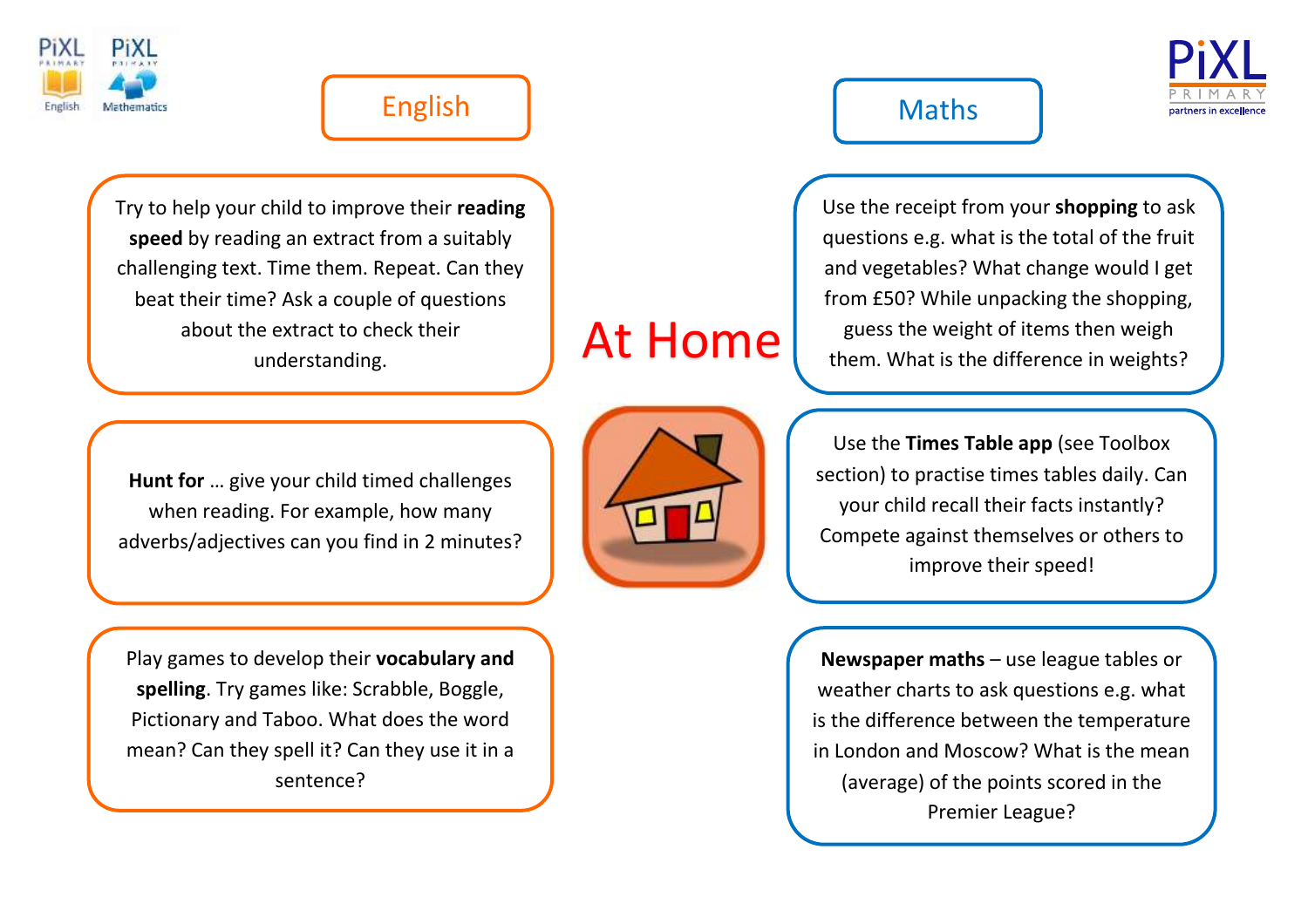



Listen to the lyrics of songs on the **radio**. Can they identify the adjectives? Can they give a synonym (a word with a similar meaning) or antonym (opposite meaning) for one of the words?

**Number plates** – look at the numbers on number plates and create questions based on them e.g. subtract the number from 1000 or multiply/divide the number by 10/100 or 1000.

Look at objects and places they pass while travelling. Pick out a word and play **'Just a Minute**'– explain what the object is without using the word itself and without hesitating or repeating themselves.

**Telling a story**. Give the first line of a story and take it in turns to continue it. Begin each sentence with a conjunction e.g. next, after that, some time later, finally …

# On the Move



**Sequences**. Choose a starting number and a rule. Take it in turns to say the next number in the sequence e.g. start with 19 and add/subtract 8. How far can you take the sequence before an error is made? Try decimals too.

**Odd one out**. Give your child four numbers and ask them which is the odd one out and why e.g. 12, 19,18 and 21. 19 is the odd one out because it is the only prime number.

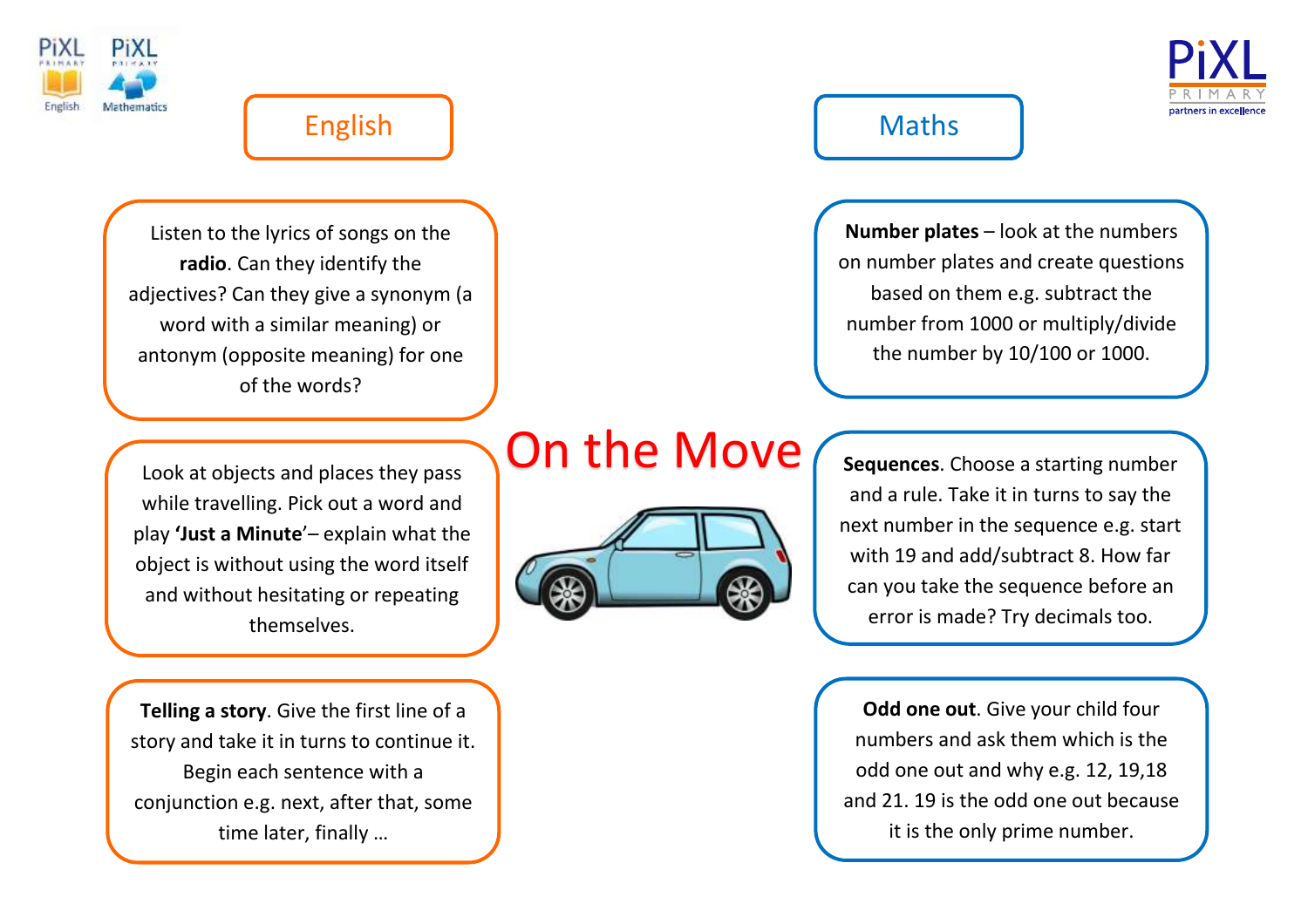

Ī



# English and the contract of the Maths

When visiting somewhere, challenge your child to come up with **'Pointless' adjectives**. In other words, an adjective that no-one else would think of e.g. a *monumental* tree, a *formidable* skate boarding slope.

**How long**? Select a starting and finishing point in the place. Estimate how many seconds/minutes it would take to walk the distance, then time it. What is the difference between the two times? Who was the closest?

Practise standard English by using the **'posh voice'**. Pretend you are a visitors' guide and explain the key highlights of the place using correct standard English.

Select an object at the place and take it in turns to see how many **antonyms** or **synonyms** you can think of for the word e.g. an antonym of steep is *gentle*; a synonym could be *sheer.*

# Out and About



**I-spy.** Play the game by describing the properties of a shape which can be seen e.g. I-spy a quadrilateral with only one pair of parallel lines *(a trapezium).*

**How much?** Use entrance fees or a menu to create questions. How much would it cost for 2 adults and 2 children? What would be the change from £50?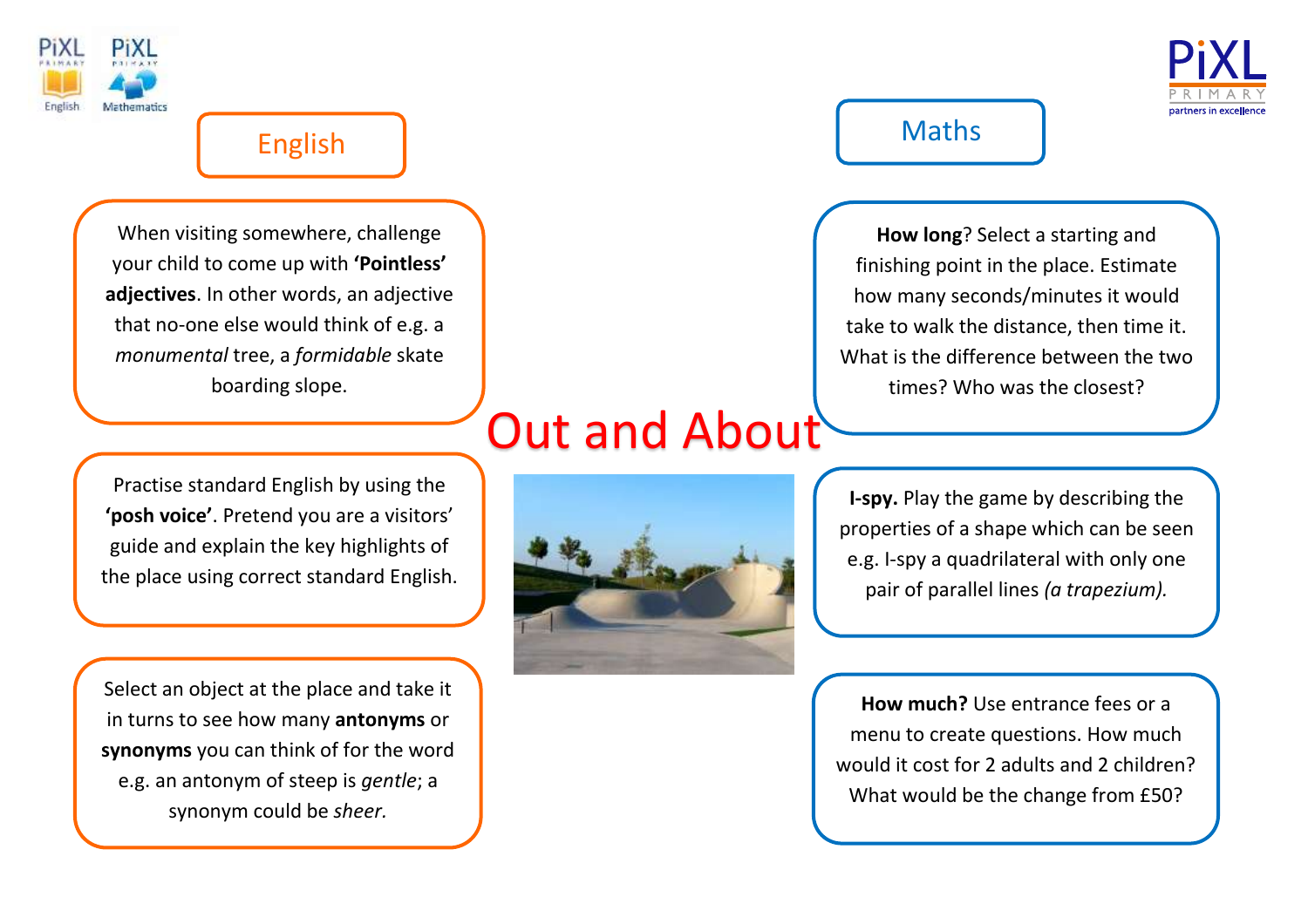



Encourage your child to take plenty of **exercise.** Why not go out for a walk together after your evening meal? What about a bike ride at the week end?

Try to make sure your child has a regular routine for going to bed and getting up.

# Well-being

Breakfast is the most important meal of the day. Why not create some **healthy breakfast menus** together?

**Device-free time** – why not challenge your child to spend an hour each evening away from screens and electronic devices? What about a board game instead or going outside to play?



If they are working at home, a quiet place away from distractions is ideal. Try to encourage them to do a little and often and take regular breaks.

Try to encourage your child to do their best. Remind them about being resilient – keep on going!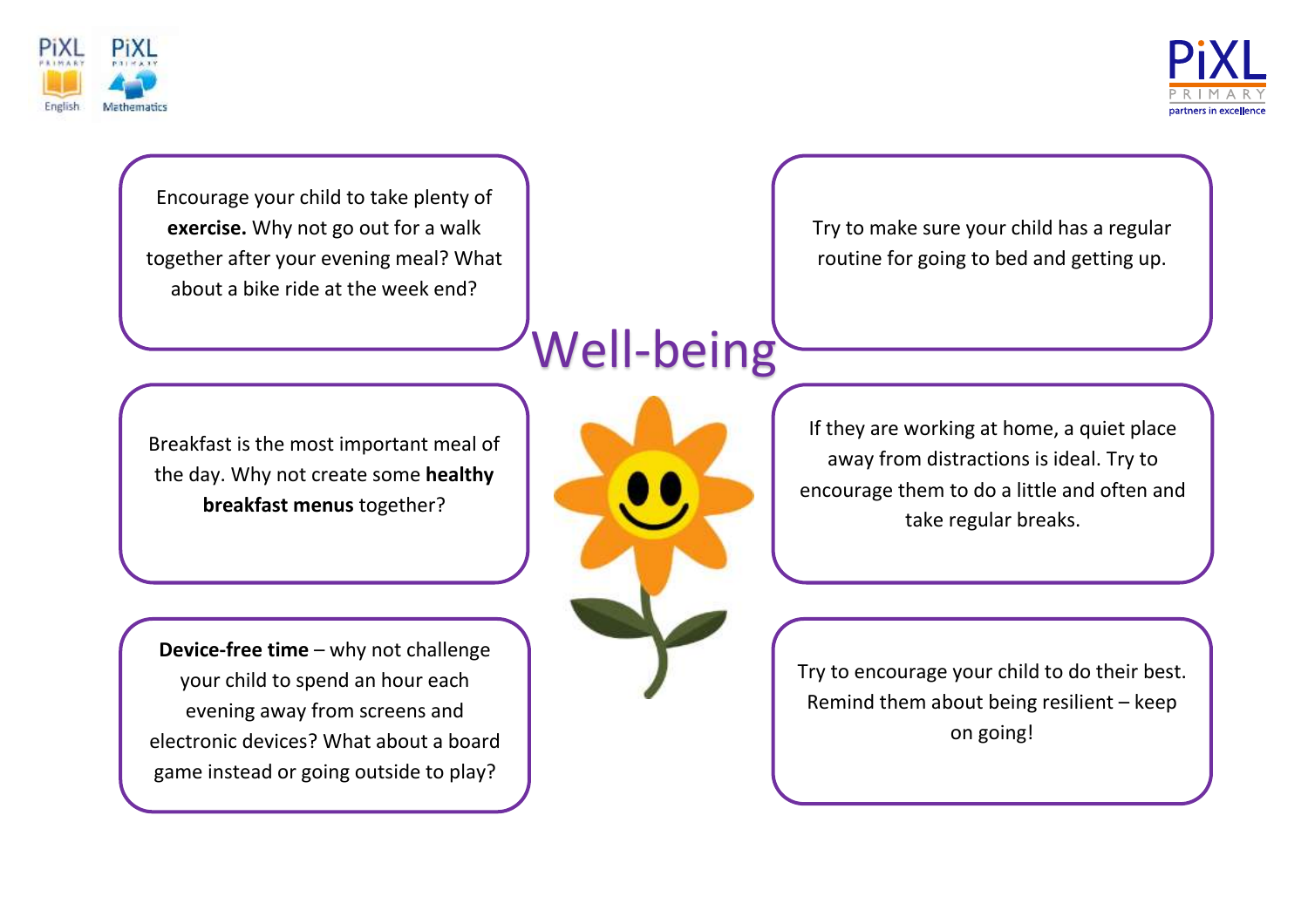



The resources below can be used to support your child in preparing for the tests. Please ask your child's teacher for those listed as PiXL resources.



<https://www.oxfordowl.co.uk/for-home/advice-for-parents> https://www.topmarks.co.uk/english-games/7-11-years/spelling-and-grammar

#### **Internet-based Maths**

Times table rockstars, hit the button, sumdog

PiXL Times Table App (log-in available from school)

[http://www.amathsdictionaryforkids.com](http://www.amathsdictionaryforkids.com/)

<http://www.kidsmathgamesonline.com/>

https://www.mathplayground.com/

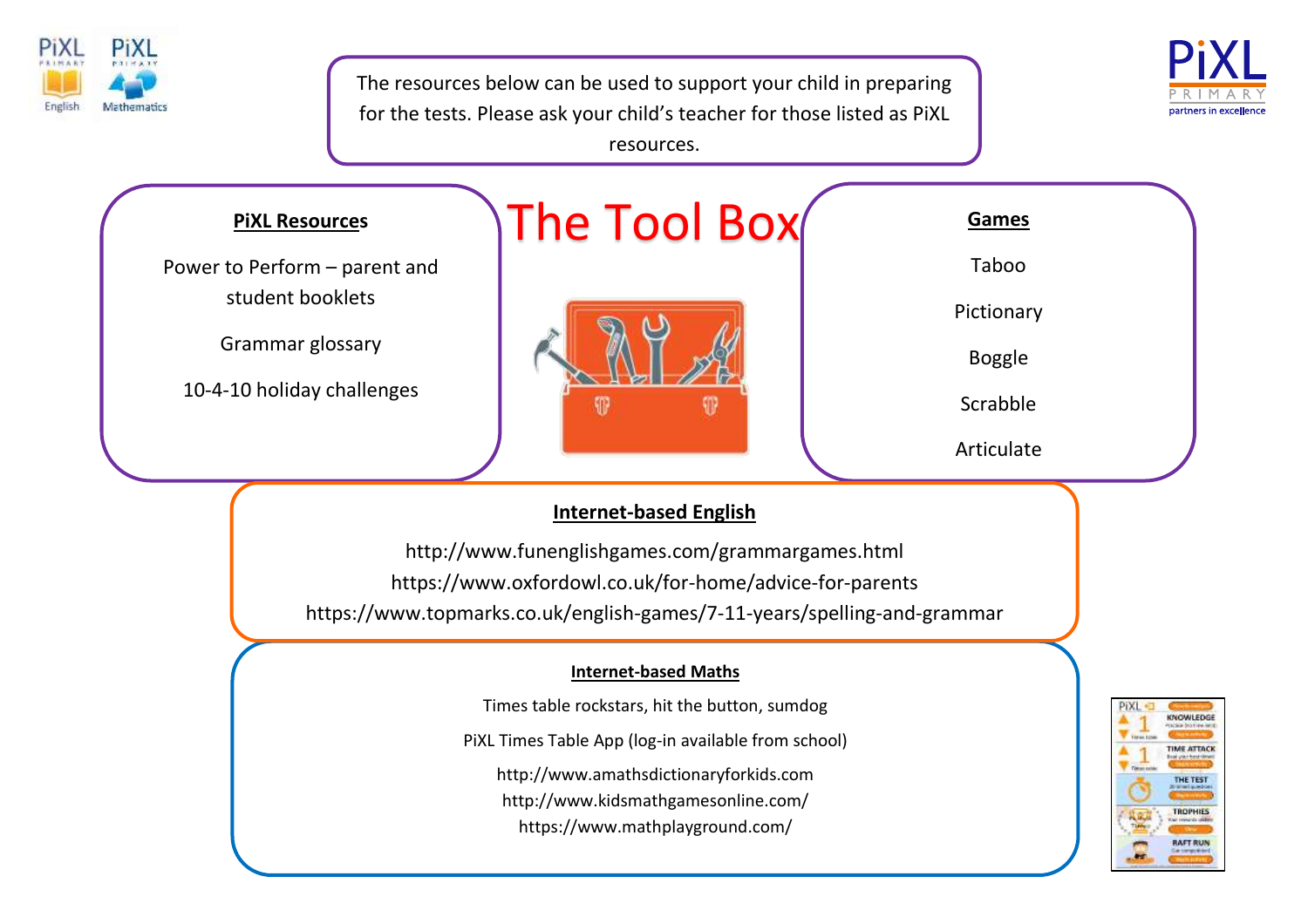



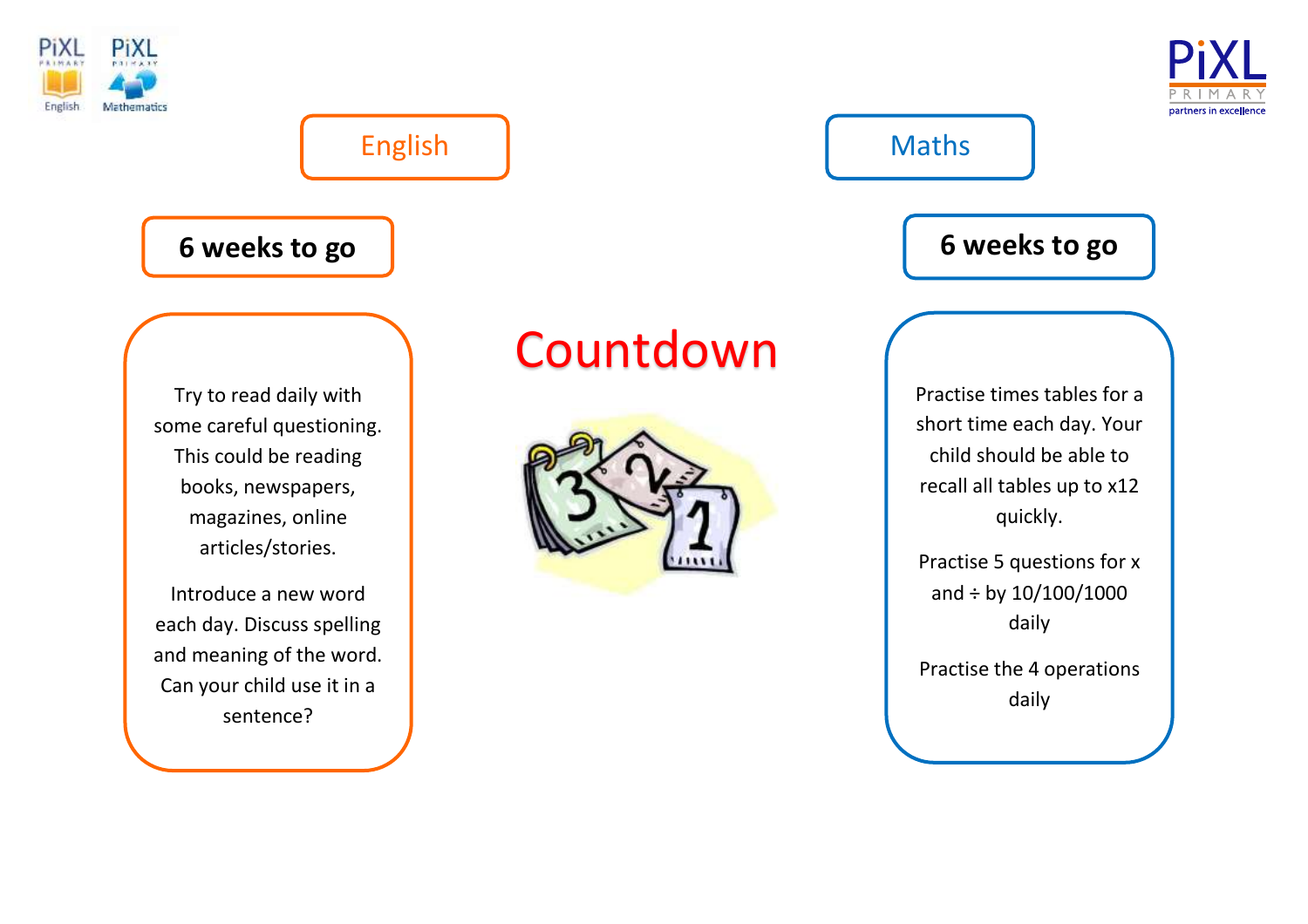



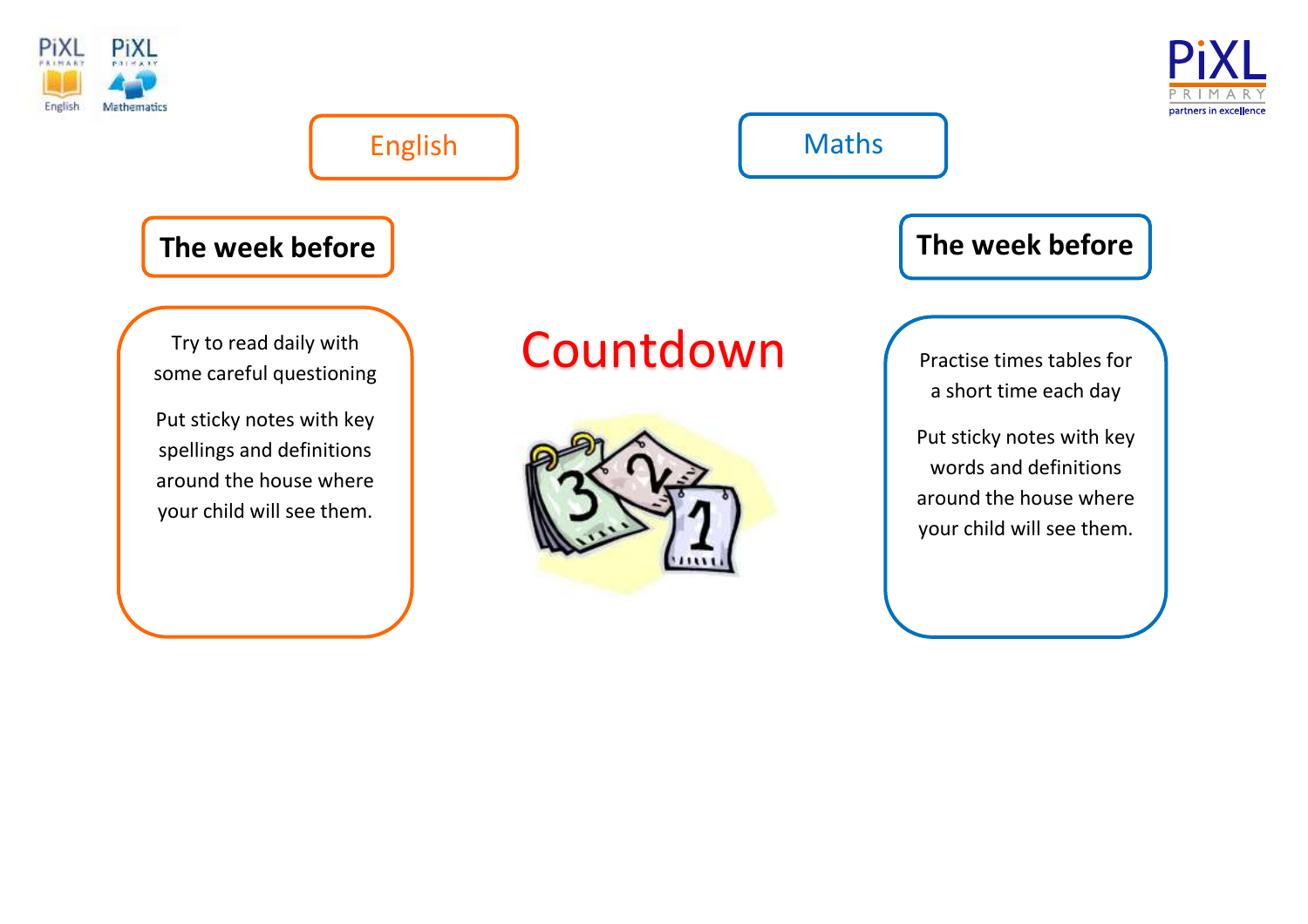

#### **The Test Week: May 13 th, 2019**



Try to encourage your child to have plenty of relaxation time – the work is done!

# Countdown

Support your child by making sure they go to bed early.



Celebrate how much

they have achieved!

To avoid any last-minute anxiety, try to make sure they have everything ready for school the night before.

Enjoy a healthy breakfast together. Why not walk to school if possible? This will energise your child.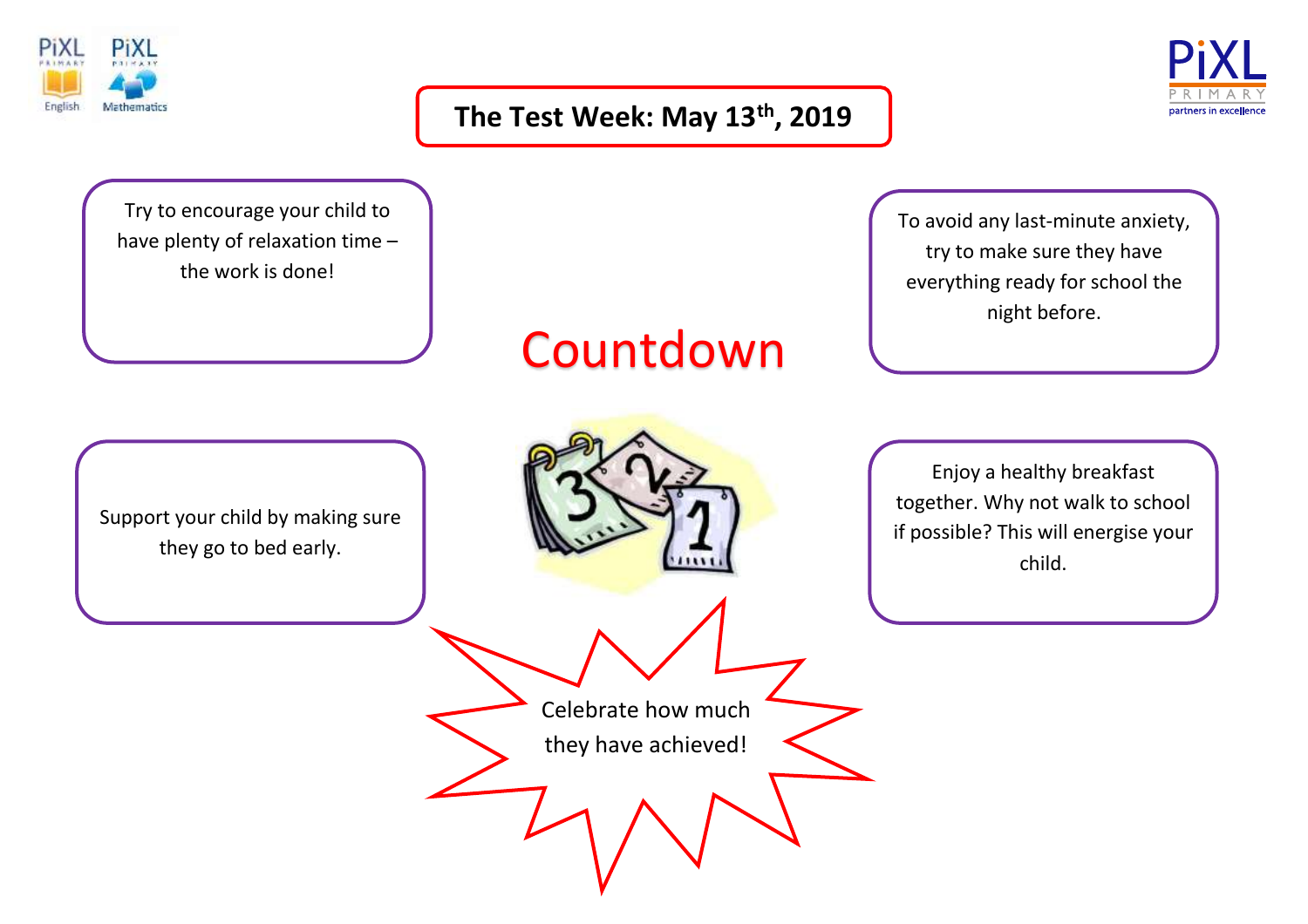



### **What are the Key Stage 2 tests?**

Children in Year 6 will be taking the Key Stage 2 Tests in May 2019. They provide information about how your child is progressing and how they compare to children of the same age nationally. They provide a 'snapshot' of your child's learning progress and attainment at the end of KS2. These tests are both set and marked externally.

The tests are not qualifications and don't affect your child's future options in school. However, they do help to develop key skills which provide an important foundation for secondary school.

**When do they take place?**

| Date                | Paper                                                   | <b>Time</b>              |
|---------------------|---------------------------------------------------------|--------------------------|
| Monday, May 13th    | English Grammar, Punctuation and Spelling (GPS) Paper 1 | 45 minutes               |
| Monday, May 13th    | English Grammar, Punctuation and Spelling (GPS) Paper 2 | Approximately 15 minutes |
| Tuesday, May 14th   | <b>English Reading</b>                                  | 1 hour                   |
| Wednesday, May 15th | Maths Paper 1: Arithmetic                               | 30 minutes               |
| Wednesday, May 15th | Maths Paper 2: Arithmetic Reasoning                     | 40 minutes               |
| Thursday, May 16th  | Maths Paper 3: Arithmetic Reasoning                     | 40 minutes               |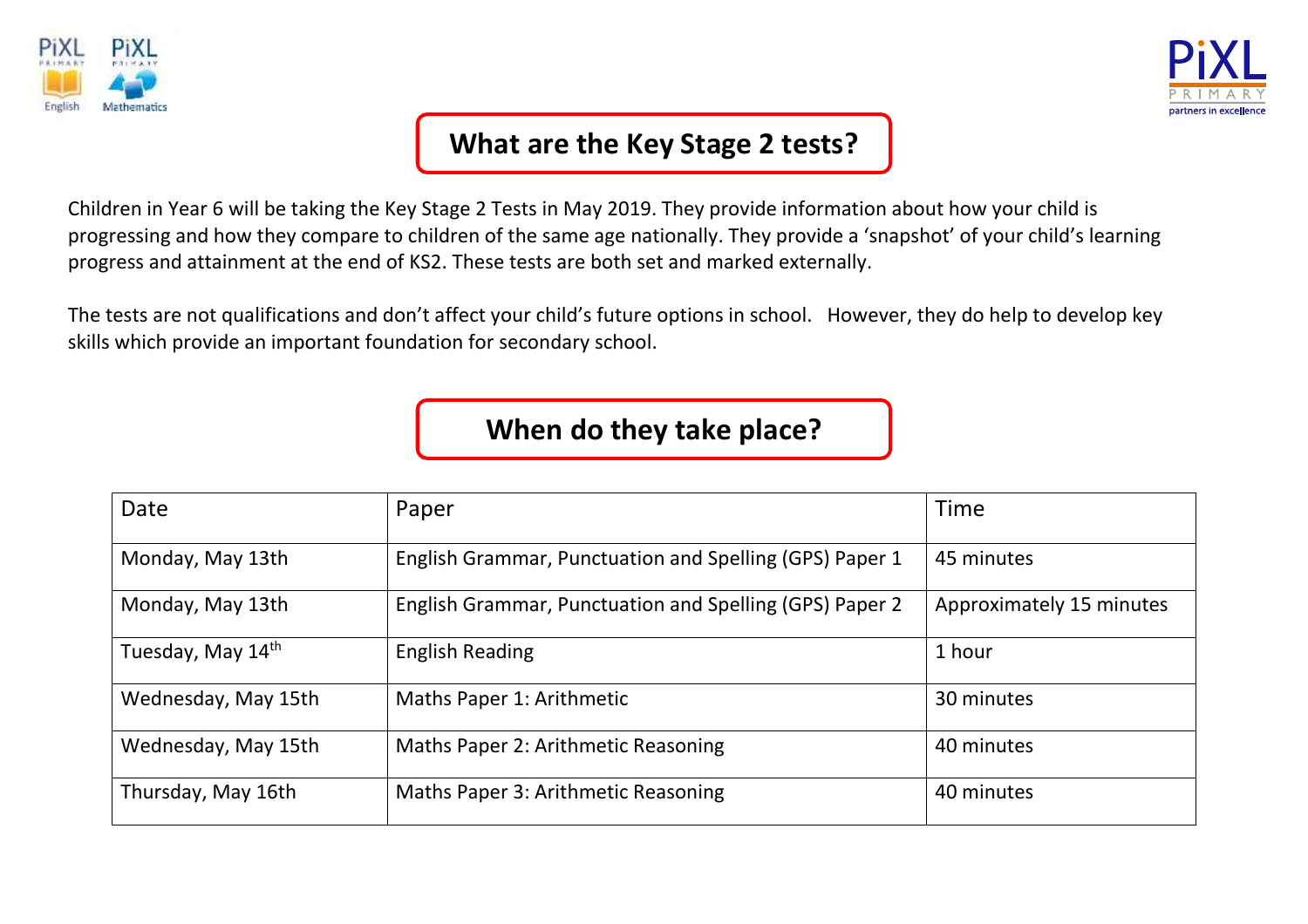

#### **What is involved in the English tests?**



#### **The Reading Test**

Three passages of text which get progressively more difficult

A total of 50 marks

A variety of question types

|                     | 2017 hatticeal climicatum texts           |            | 2017 nellonal controlum tasta                                     |  |
|---------------------|-------------------------------------------|------------|-------------------------------------------------------------------|--|
| <b>Key stage 2</b>  |                                           |            | Key stage 2                                                       |  |
|                     | English reading<br>Reading answer booklet |            | English grammar,<br>punctuation and spelling<br>Paper 1: questors |  |
| Not been.           |                                           |            | Tél 1946                                                          |  |
|                     |                                           |            | <b>Blutch comment</b>                                             |  |
| Model forest        |                                           |            |                                                                   |  |
| Leas news           |                                           |            |                                                                   |  |
| <b>Detect Roads</b> | <b>Mark</b><br>$\sim$                     | <b>War</b> | 148 halos<br>Sent of their<br>to:                                 |  |
| 19. nation          |                                           |            | <b>Side of Contract</b>                                           |  |

There is no **writing test** - this is assessed by the teacher.

| <b>The GPS Test</b>                                    |  |
|--------------------------------------------------------|--|
| Paper 1 assesses grammar and<br>punctuation (50 marks) |  |
| Paper 2 assesses spelling (20<br>words)                |  |
| A variety of question types                            |  |

|           | There were hundreds of these knobbly, little pieces of cardboard. |  |
|-----------|-------------------------------------------------------------------|--|
|           | Which word is closest in meaning to the word knobbly?             |  |
|           | Tick one                                                          |  |
| smooth    | ji.                                                               |  |
| bumpy     | Đ                                                                 |  |
| patterned | P,                                                                |  |
| colourful |                                                                   |  |
|           |                                                                   |  |

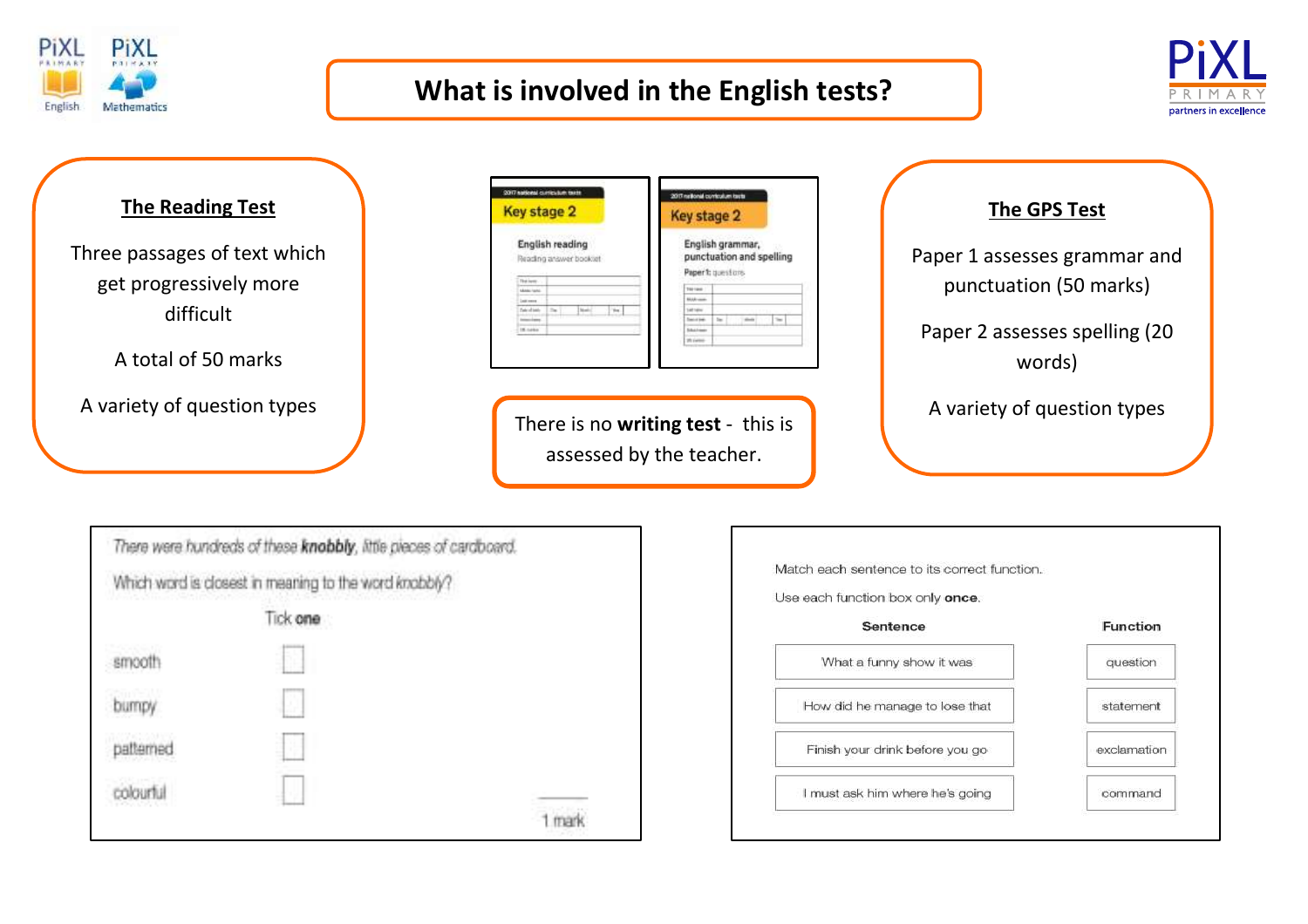

#### **What is involved in the Maths tests?**



#### **The Arithmetic Test**

36 questions

No context to the questions, so there is no reading needed

Some can be solved mentally, others require jottings or written methods

Long multiplication and long division are worth 2 marks (all other questions are worth 1 mark)

|  | $5.6 \times 100 =$ |  |  |  |  |  |        |
|--|--------------------|--|--|--|--|--|--------|
|  |                    |  |  |  |  |  |        |
|  |                    |  |  |  |  |  |        |
|  |                    |  |  |  |  |  |        |
|  |                    |  |  |  |  |  |        |
|  |                    |  |  |  |  |  |        |
|  |                    |  |  |  |  |  |        |
|  |                    |  |  |  |  |  |        |
|  |                    |  |  |  |  |  |        |
|  |                    |  |  |  |  |  | 1 mark |

| Year 6 Mathematics<br>Paper 1: Arithmetic<br>Marght <sub>1</sub><br>1244 |                     | <b>Key Stage 2</b> |  |
|--------------------------------------------------------------------------|---------------------|--------------------|--|
|                                                                          |                     |                    |  |
|                                                                          | Spring 1.2018       |                    |  |
|                                                                          | <b>Giron market</b> |                    |  |
|                                                                          | Middle hams         |                    |  |
|                                                                          | Leatherman          |                    |  |
|                                                                          | Data at parts.      |                    |  |
|                                                                          | <b>SCHOOL RAILS</b> |                    |  |

| Year 6 Mathematics<br>Paper 2: Reasoning<br>Garing 1.2018<br>Find Justice<br><b>Middle Ne</b><br>Last name<br>based law 154<br>Month<br><b>BOYOG KORE</b> | <b>Key Stage 2</b> |  |
|-----------------------------------------------------------------------------------------------------------------------------------------------------------|--------------------|--|
|                                                                                                                                                           |                    |  |
|                                                                                                                                                           |                    |  |
|                                                                                                                                                           |                    |  |
|                                                                                                                                                           |                    |  |
|                                                                                                                                                           |                    |  |
|                                                                                                                                                           |                    |  |

## **The Reasoning Tests** 35 marks per paper They assess mathematical problem solving and reasoning Calculators not allowed A significant amount of reading needed

25 children were asked what they had eaten for breakfast.

9 children had cereal, 8 children had toast and the rest had nothing.

Write the percentage of children who ate nothing for breakfast.